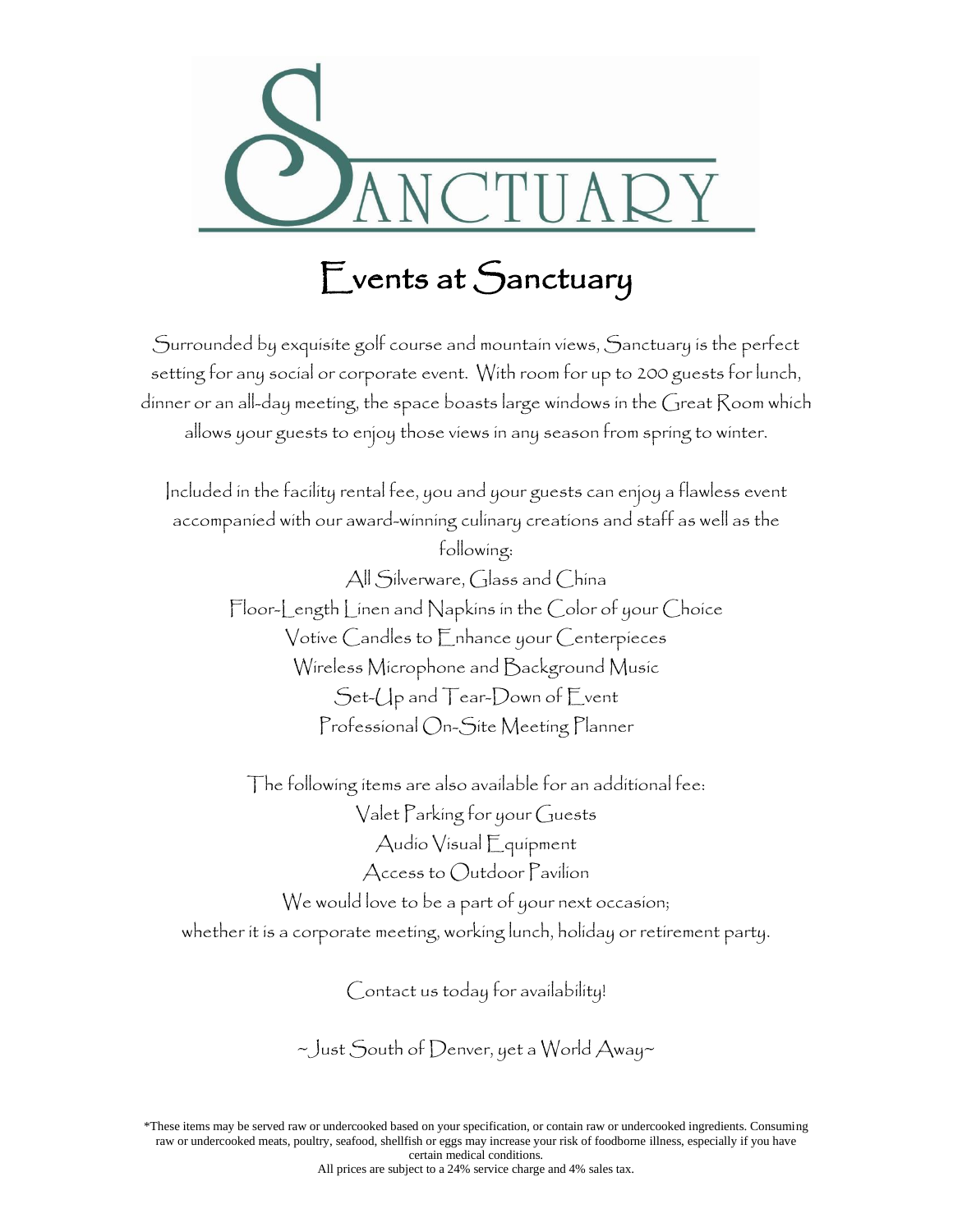

# Breakfast Buffets

All Breakfasts Include Orange Juice, Cranberry Juice, Hot Tea, Coffee and Decaffeinated Coffee

### Continental

Fruit and Berry Salad Assorted Mini Pastries and Breakfast Breads Yogurt and Granola Parfaits \$18 per person

### Southwest

Agave Fruit Salad

Build Your Own Burrito Station with Scrambled Eggs, Queso Fresco, Crispy Potatoes Cilantro Black Beans, Mild Chorizo, Bacon Bits, Pico de Gallo, Hatch Green Chilies Flour Tortillas Pork Frittata with Avocado Dolce de Leche Cinnamon Rolls \$29 per person

### Sanctuary Brunch\*

Chef Attended Omelet Bar Country Ham Benedict on a Biscuit with Pimento Hollandaise Scrambled Eggs, Honey Cured Bacon Lox and Bagel Sandwich with Cream Cheese, Capers, Tomatoes, and Onion Baby Cake Potatoes Fruit and Berry Display, Yogurt and Granola Assorted Stuffed Breakfast Muffin \$30 per person

\*These items may be served raw or undercooked based on your specification, or contain raw or undercooked ingredients. Consuming raw or undercooked meats, poultry, seafood, shellfish or eggs may increase your risk of foodborne illness, especially if you have certain medical conditions.

All prices are subject to a 24% service charge and 4% sales tax.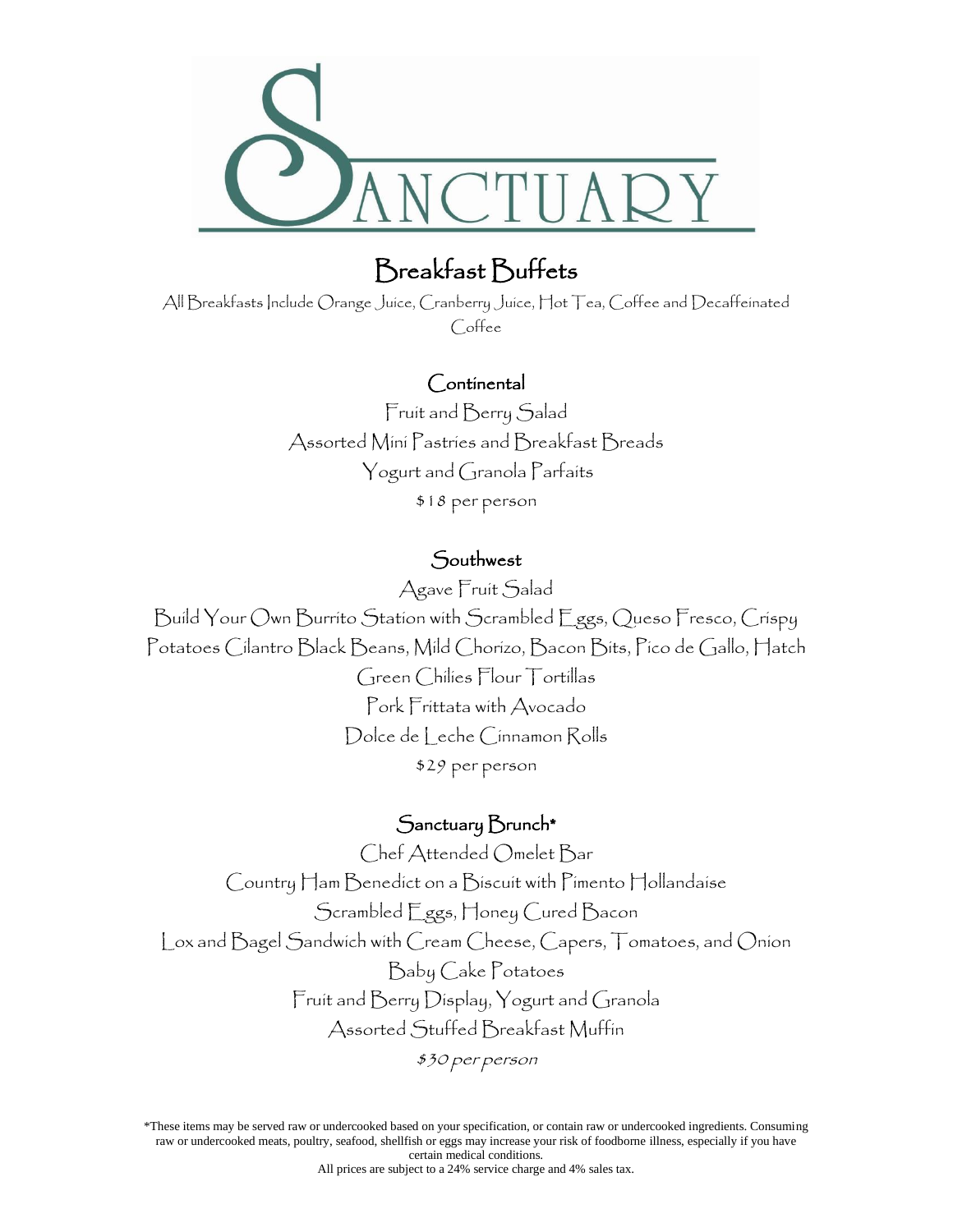

### The Executive\*

Chef Attended Omelet Bar, Shrimp Cocktail Chef Carved Prime Rib Honey Smoked Salmon Display with Capers, Tomatoes Pickled Onion, Egg Yolks Classic Eggs Benedict, Crème Brûlée French Toast Maple Sausage Links and Applewood Bacon Hash Browns Fruit and Berry Display Assorted Breakfast Breads \$46 per person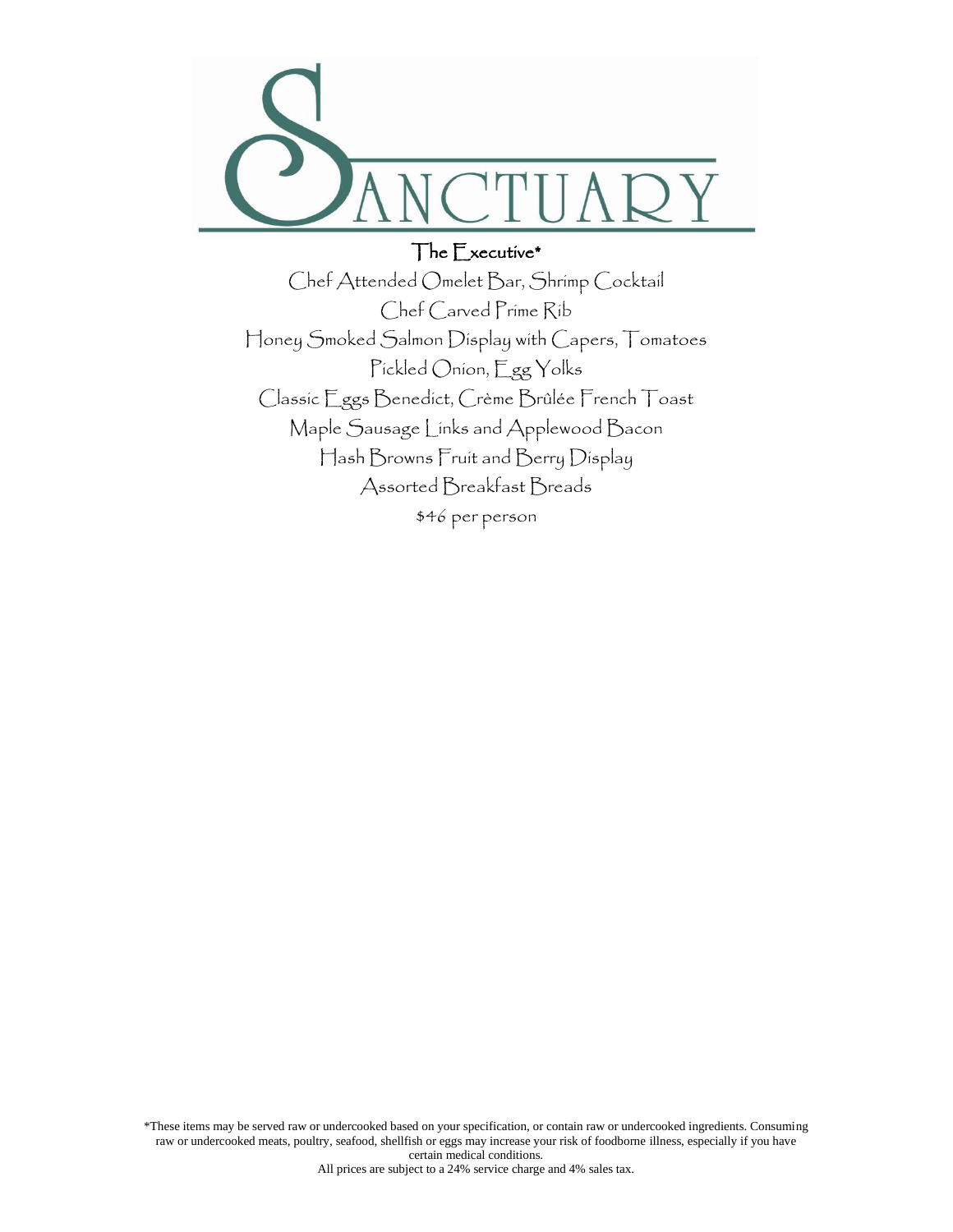

# Lunch Buffets

All Luncheons Include Soft Drinks, Tea, Coffee and Decaffeinated Coffee

### From the Deli

Club Sandwich with Oven Roasted Turkey Breast, Black Forest Ham Cheddar Cheese, Bacon, Lettuce, Tomato, Avocado and Mayo Grilled Chicken Caesar Wrap Chicken Salad Served on Avocado with Crackers Fruit and Berry Cup Cavatappi Pasta Salad Spiced Kettle Chips Chocolate Chip Brownies and Cookies \$28 per person

#### Tex-Mex

Tequila-Lime Shrimp, Carne Asada and Braised Chicken Thighs Pico De Gallo, House Made Guacamole, Sour Cream Sautéed Peppers and Onions Mexican Style Rice and Black Beans Queso Fundido with Tortilla Chips Flour Tortillas, Taco Shells Sopapillas and Cinnamon Churros \$34 per person

### All American\*

Grilled Angus Beef Burger, Chipotle Marinated Chicken and Jalapeño-Cheddar Elk Brats Assorted Toppings; Tomato-Bacon Jam, Jalapenos, Guacamole, Dijonaise Variety of Sliced Cheese, Lettuce, Tomato and Pickles Onion Rings, Roasted Sweet Potatoes and Brussels with Honey Pepitas Vegetable Pasta Salad Tossed with Charred Tomato Vinaigrette, Sanctuary Salad Bar Assorted Beignets and Cookies \$34 per person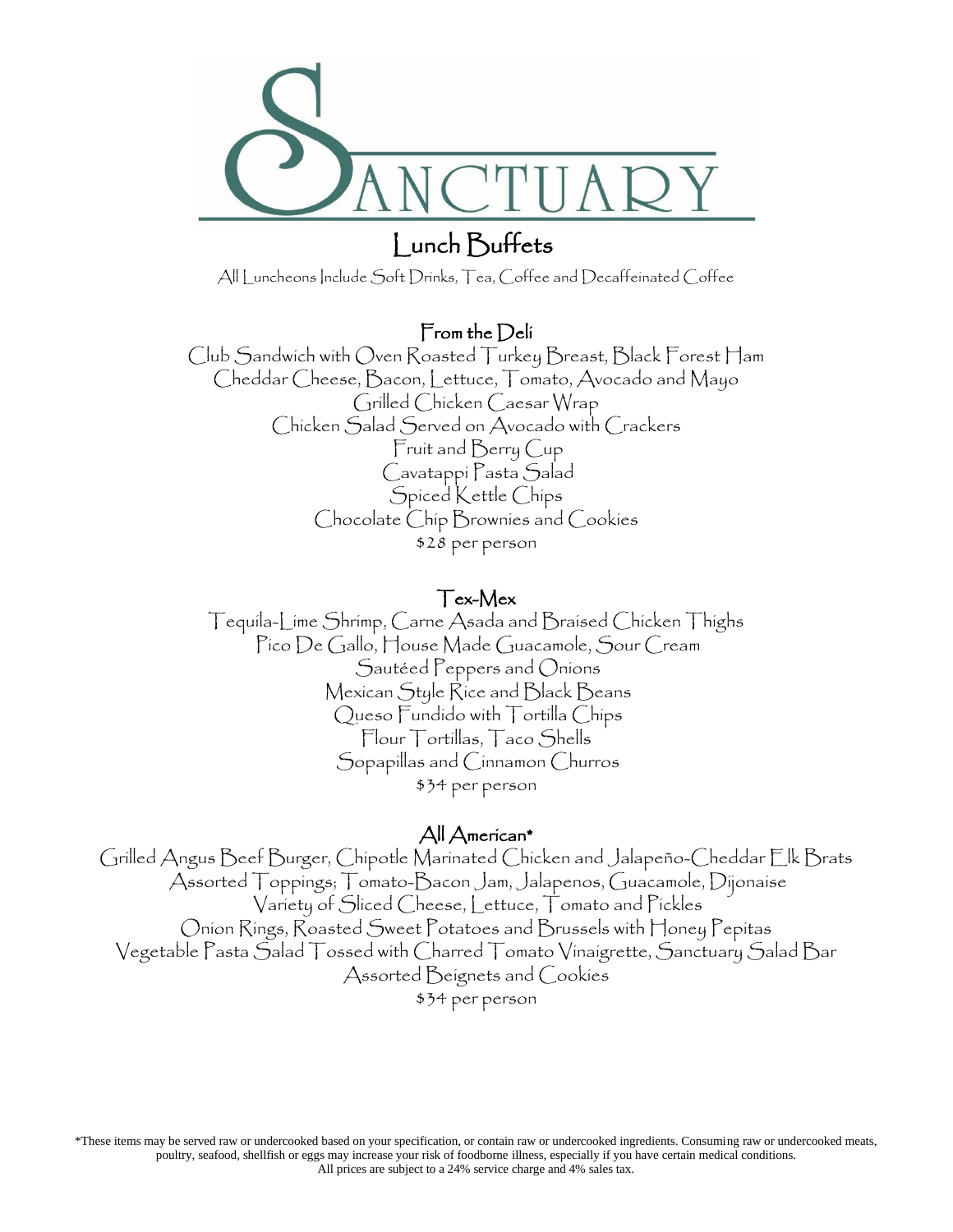

# Hors d'Oeuvre Displays

# Crudité Display Seasonal Garden Vegetables with Peppercorn Ranch Dressing Roasted Tomato Hummus

\$7 per person

# Fruit Display

Sliced Pineapple, Cantaloupe, Honeydew, Mixed Berries Honey Yogurt Dip \$7 per person

## Charcuterie Display

A Variety of Imported and Domestic Cheeses with Cured Meats Dried Fruits, Assorted Nuts and Crackers, and Grilled Vegetables Varity of Olives \$13 per person

## Smoked Salmon Display

Honey Smoked Salmon, Capers, Tomatoes Pickled Onion, Egg Yolks \$12 per person

## Cold Seafood Bar\*

Tiger Shrimp Cocktail, Poached Lobster Salad Smoked Scallops, Split Crab Legs and Claws Assorted Sauces \$26 per person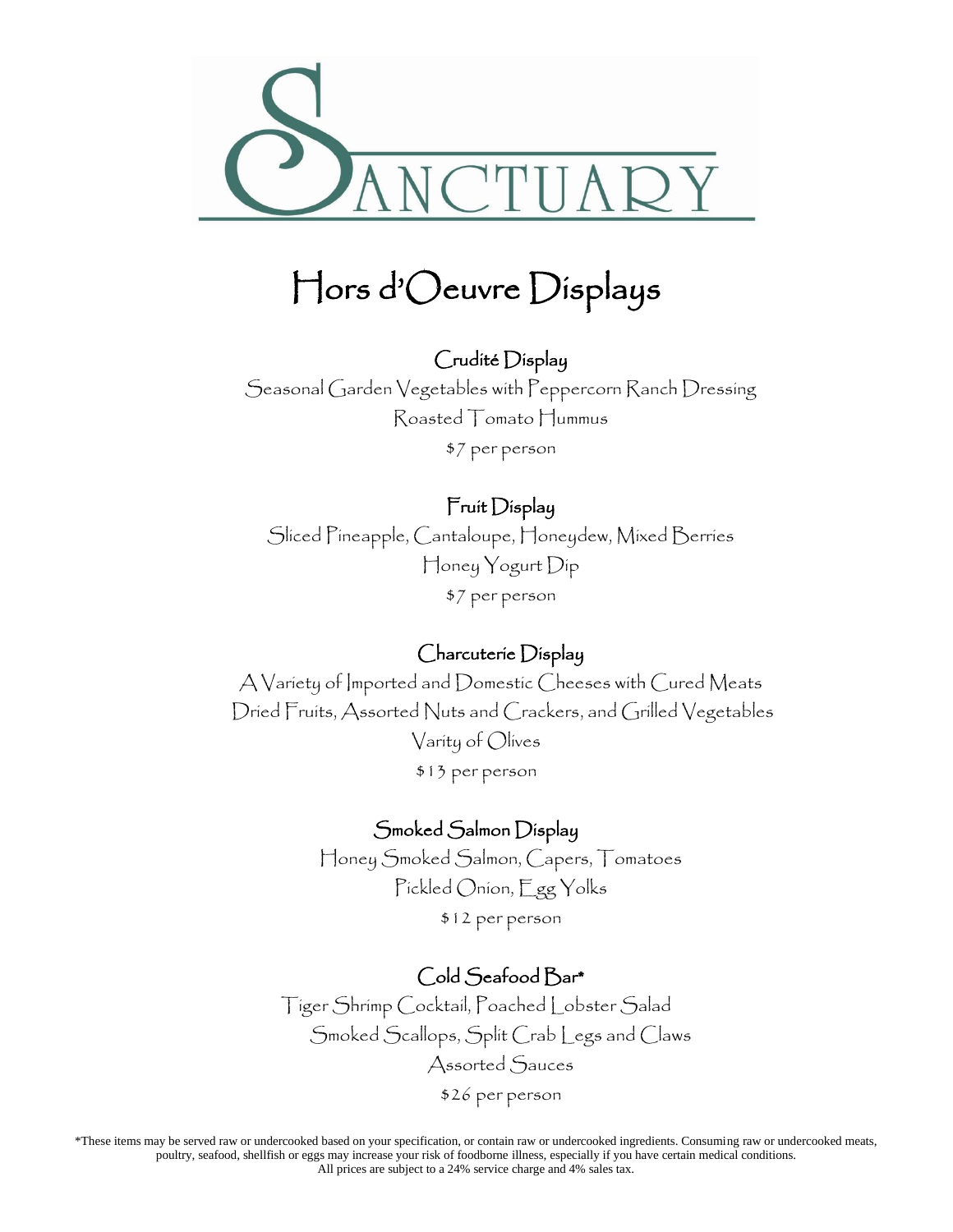

# Passed Hors d'Oeuvres

 $\sim$  Minimum order of 25 pieces  $\sim$  $V - Vegetarian$   $GF - Gluten Free$ 

### Classic Tomato Bruschetta V

Tomato, Artichoke, Green Onions and Fresh Mozzarella on a Toasted Crostini \$3.75 per piece

### Charcuterie Skewer GF

Salami, Soppressata, Grilled Artichoke, Roasted Tomato, Olives \$4.00 per piece

### Shrimp Cocktail GF

Poached Tiger Shrimp, Cocktail Sauce \$4.25 per piece

#### Hawaiian Tuna Poke\* GF

Pineapple, Jalapeño, Red Onion, Avocado Sweet Chili \$ 4.25 per piece

## Stuffed Shrimp GF

Bacon Wrapped Shrimp, Stuffed with Gouda, Topped with Sriracha BBQ \$4.25 per piece

## Pan Seared Pork Pot Stickers

With Teriyaki Sauce Green Onions \$ 3.75 per piece

## Stuffed Mushroom V, GF

Garlic and Herb Boursin Cheese Panko Topping \$ 3.75

### Grilled Vegetable Panini V

Zucchini, Red Onion, Tomato, Provolone Cheese and Basil Pesto \$3.75 per piece

### Petite Beef Wellingtons\*

Tenderloin Tips and Mushroom Duxelle Wrapped in Puff Pastry \$4.25 per piece

### Fried Pork Belly

Slow Braised and Breaded Green Chili Jam \$3.75 per piece

\*These items may be served raw or undercooked based on your specification, or contain raw or undercooked ingredients. Consuming raw or undercooked meats, poultry, seafood, shellfish or eggs may increase your risk of foodborne illness, especially if you have certain medical conditions.

January 2021 All prices are subject to a 24% service charge and 4% sales tax.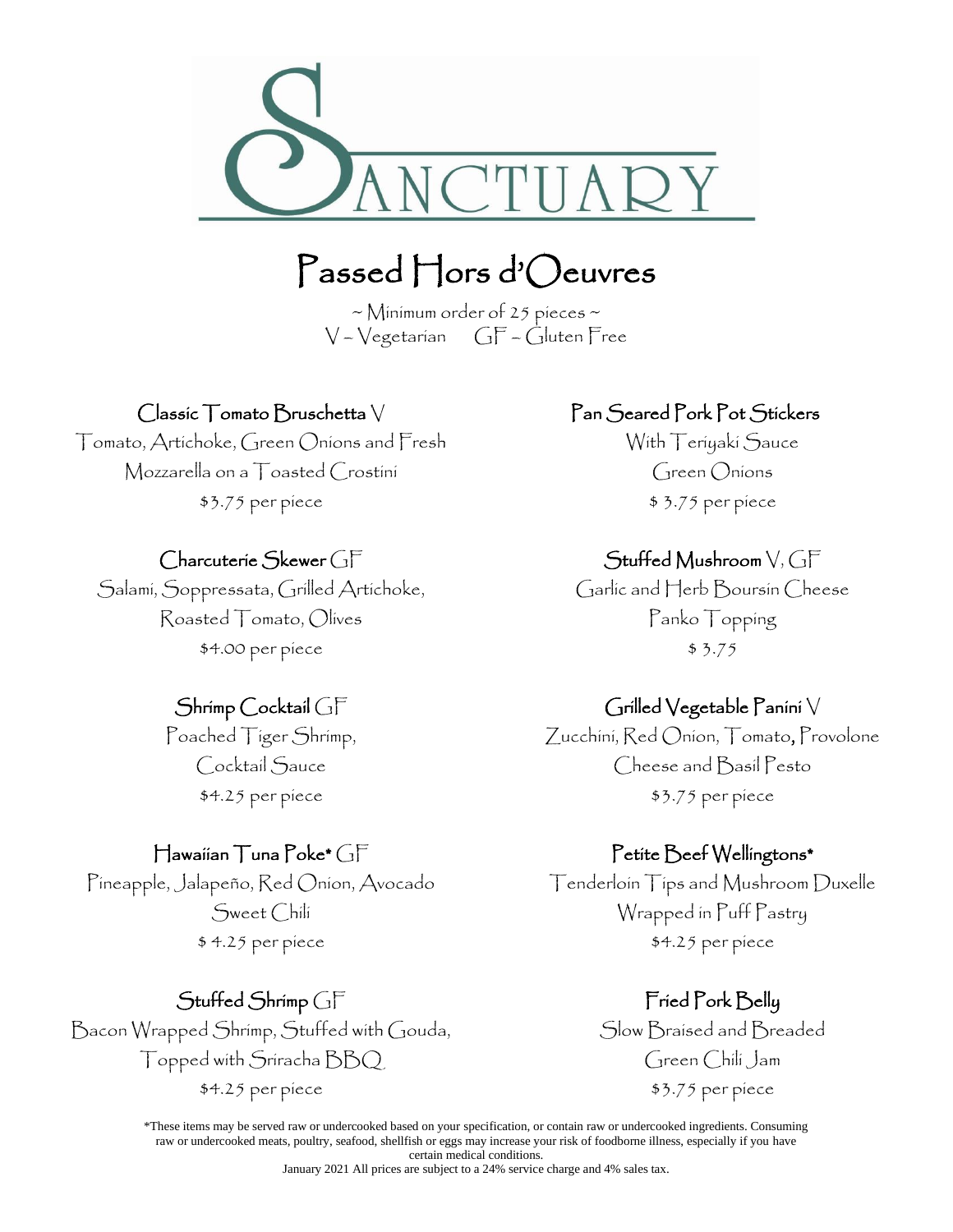

# BBQ at Sanctuary\*

Smoked Beef Brisket with Spiced Au Jus, Smoked Chicken Breasts and Thighs with Chipotle

Glaze

Carolina BBQ Surf and Turf Kabobs; Tenderloin Tips, Shrimp, Peppers, Onions, and Corn Roasted Rosemary Red Potatoes, Charred Broccoli and Cauliflower Garlic and Cheddar Biscuits, Sanctuary Salad Bar Strawberry Layered Cake and Pecan Bars \$40 per person

## The Sanctuary Classic\*

Grilled Flat Iron Steaks with Wild Mushroom Ragout Crab Stuffed Salmon Piccata Mediterranean Chicken with Tomatoes, Artichokes, Olives and Garlic over Fettuccini Pasta Potatoes Dauphinoise, Roasted Summer Squash Silver Dollar Rolls, Sanctuary Salad Bar Peach Melba Strip Cake and Gianduja Chocolate Tart \$44 per person

### Royal Gorge\*

Chef Carved Prime Rib with Au Jus and Creamy Horseradish Grilled Scottish Salmon with Lemon Beurre Blanc Chicken Saltimbocca with Sage and Fontina Cheese, Wrapped with Prosciutto Garlic and Herb Yukon Mashed Potatoes Lemon Scented Basmati Rice, Fried Brussels Sprouts Grilled Jumbo Asparagus with Roasted Garlic Oil Vanilla Crème Brûlée and Triple Chocolate Flourless Cake \$50 per person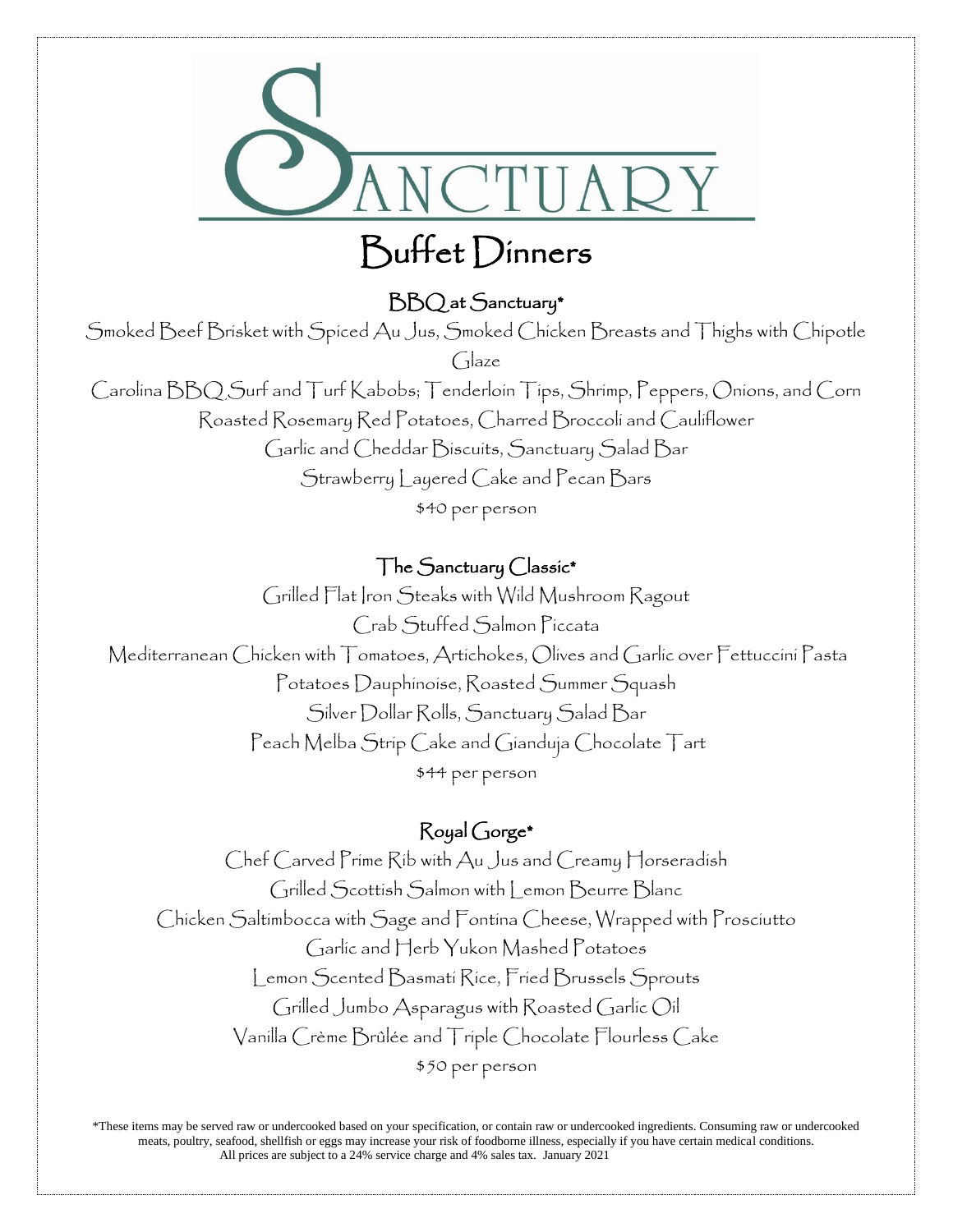

# First Course Options

 $\sim$  choose one item to be served to all of your guests  $\sim$ 

Tossed Caesar Crisp Romaine, Croutons, Parmesan Cheese Tossed with Caesar Dressing

 $G$ reek Salad  $GFV$ Romaine, Feta Cheese, Red Onion, Kalamata Olives, Tomato, Grilled Artichoke Served with Red Wine Vinaigrette and White Balsamic Vinaigrette Dressings

# Baby Iceberg Wedge

Candied Bacon, Roasted Tomato, Moody Bleu Cheese Crumbles, Crispy Onion Straws Served with Ranch and Bleu Cheese Dressings

# Chop House Salad GF

Spring Greens, Shredded Carrots, Cucumbers, Bacon, Hard Boiled Egg, Cheddar Cheese Served with BBQ Ranch and White Balsamic Vinaigrette Dressings

Spinach Salad GF V Pickled Onion, Strawberries, Mandarin Oranges, Candied Pecans, Goat Cheese Served with Prickly Pear Vinaigrette and White Balsamic Vinaigrette Dressings

# Harvest Salad V

Spring Greens, Sun-dried Cranberries, Grape Tomatoes, Feta Cheese, Crispy Onion Straws Served with Ranch and White Balsamic Vinaigrette Dressings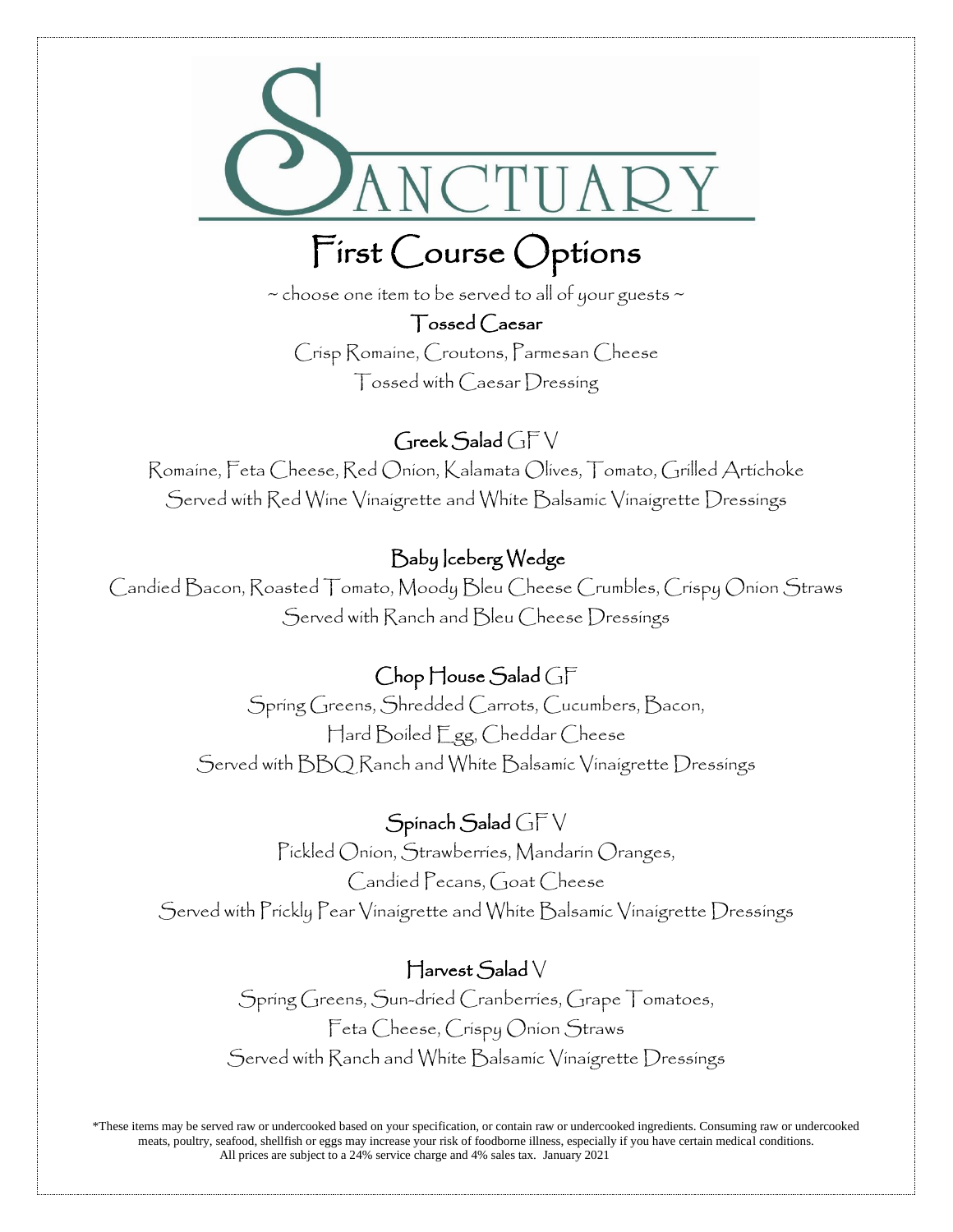

## 7 oz. Filet Mignon\* GF

Garlic and Herb Mashed Potatoes, Seasonal Vegetables, Served with a Cabernet Demi-Glace

\$48 per person Additions: Lobster Tail (\$8) or Tiger Shrimp (\$6)

### Grilled Scottish Salmon\*

Truffled Gnocchi, Asparagus Tips, Roasted Tomatoes and Snap Peas Topped with a Garlic and Shallot Dill Butter \$40 per person

### Seared Mahi Mahi $^*$   $\bigcap$   $\Box$

Parmesan Risotto, Grilled Garlic Asparagus, Topped with a Citrus Beurre Blanc \$40 per person

### Chicken Saltimbocca GF

Sage and Fontina Cheese, Wrapped with Prosciutto, Seasonal Vegetables, Roasted New Potatoes, Served with Chicken Demi-Glace \$38 per person

### 12 oz. Bone-In Pork Chop\* GF

Yukon Potatoes, Caramelized Onion and Bacon Hash, Brussels Sprouts Served with Apple Chutney \$38 per person

## $Colorado | amb* C<sub>1</sub>F$

Roasted New Potatoes, Seasonal Vegetables, Served with Mint Chimichurri \$45.00 per person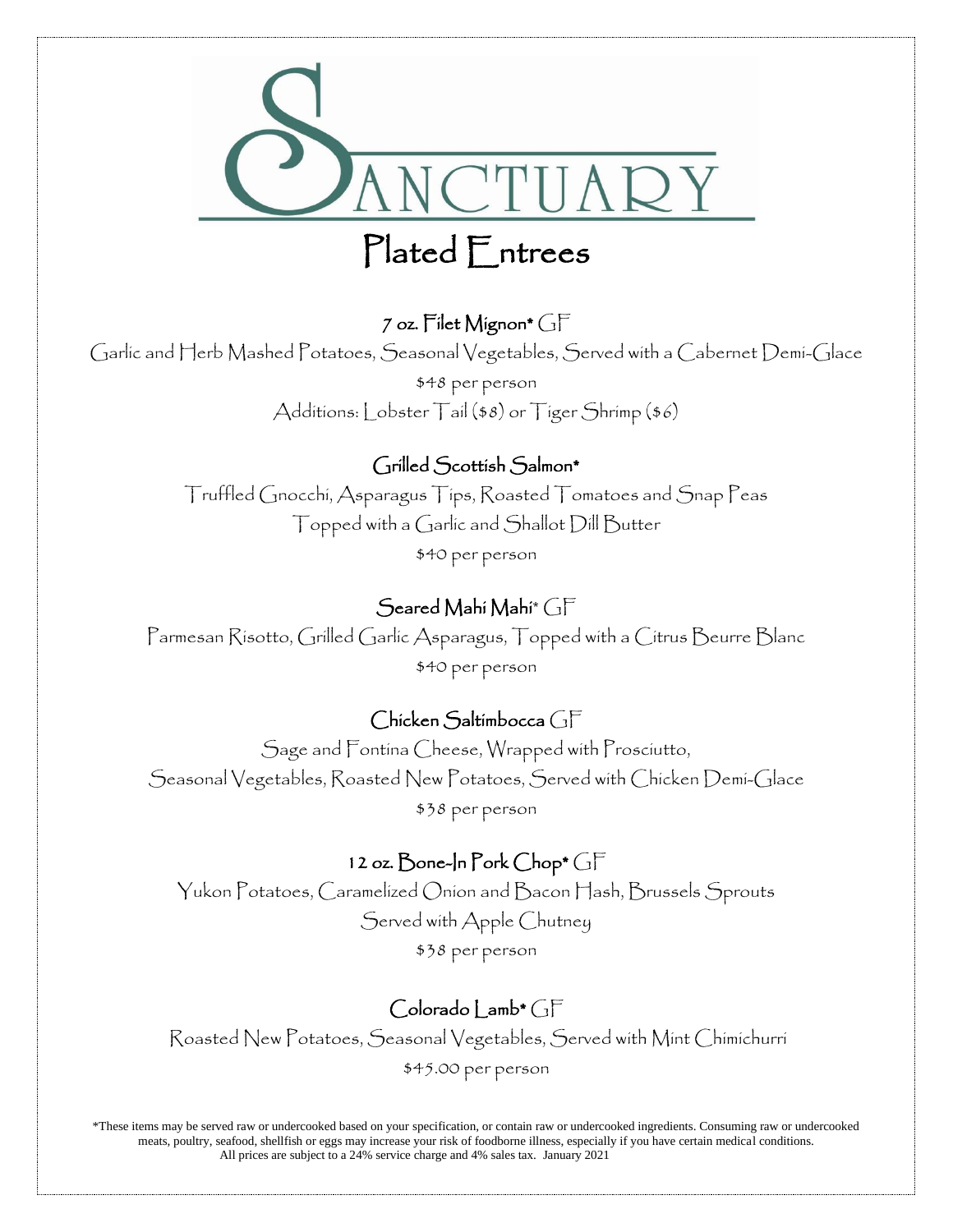

12 oz. Buffalo Ribeye\* GF

Garlic Herb Mashed Potatoes, Seasonal Vegetables, Served with a Cabernet Demi-Glace \$48.00 per person

## Grilled Vegetable Wellington V

Marinated Zucchini, Yellow Squash, Portobello Mushroom and Tomato All Wrapped in Puff Pastry, with Israeli Cous Cous, Served with Marinara

\$30 per person

~can be made vegan and/or gluten free upon request~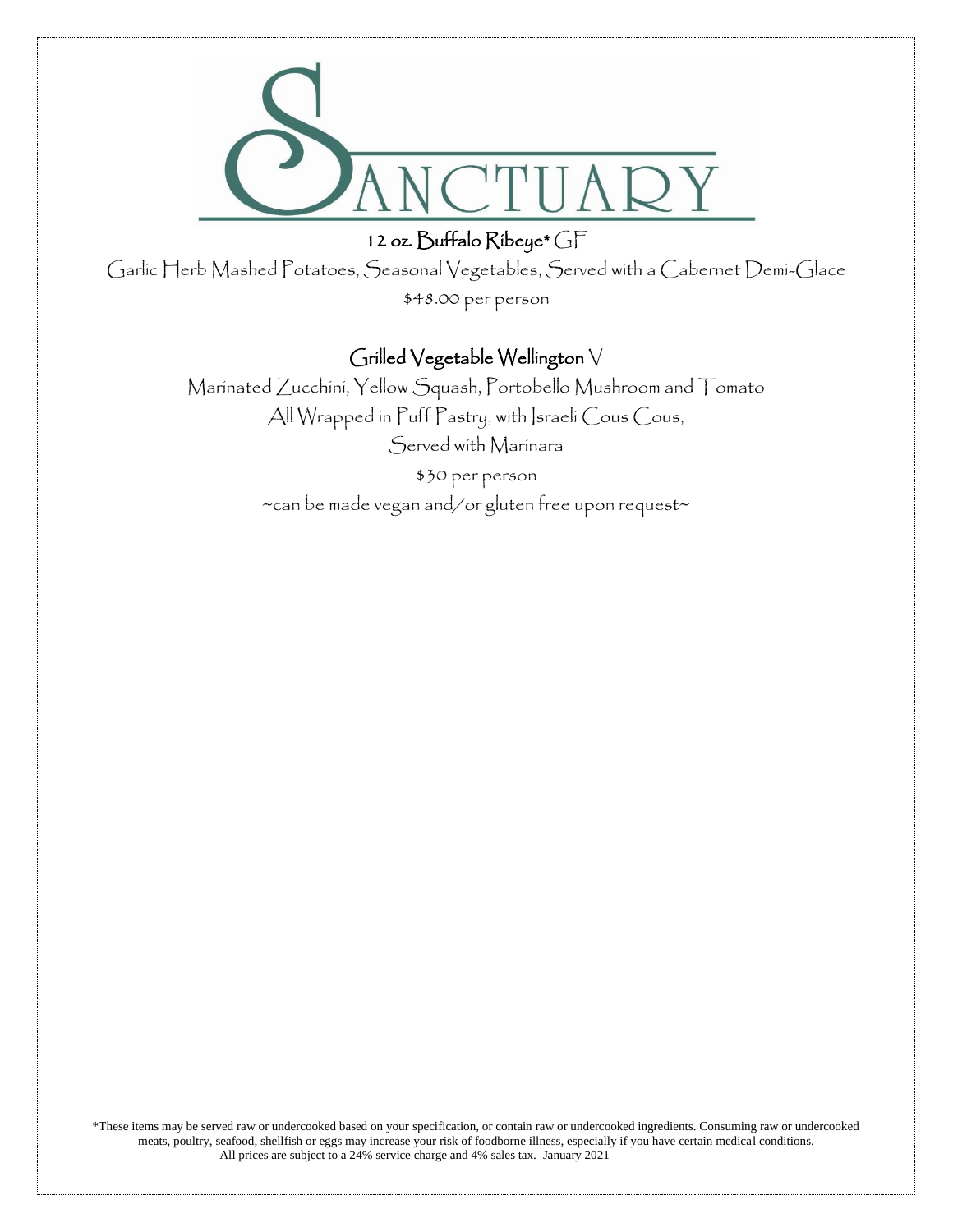

# Desserts

All Desserts are \$6 per person  $\sim$  Available for plated service or served on a station  $\sim$ 

Tiramisu

with Coffee Sauce

# Assorted Truffles and Bon Bons

# Turtle Cheesecake

Caramel and Chocolate Sauce with Candied Walnuts

Vanilla Crème Brûlée GF

Topped with Fresh Berries and Whipped Cream

# Triple Chocolate Flourless Cake GF

with Chocolate Sauce

## Bourbon Chocolate Pecan Pie

Chantilly Cream

# Mixed Berry Panna Cotta GF

Berry Coulis

# Mocha Pots de Crème GF

Chocolate Pearls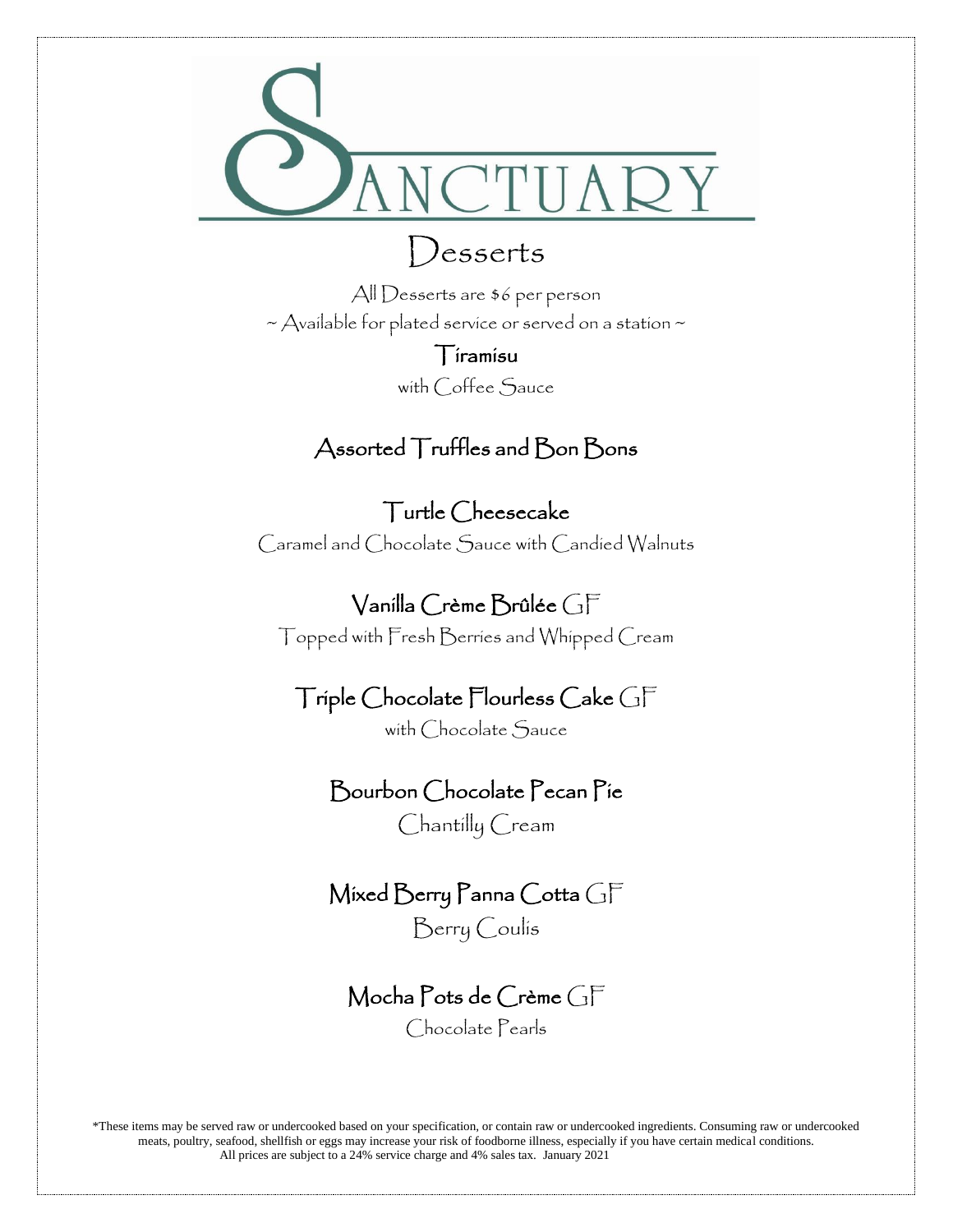

## Bar Options Bar Options

#### Call Liquor

Elevate Vodka Tanqueray Gin Bacardi Silver Rum Dewar's Scotch Jack Daniel's Bourbon Seagram's 7 Whiskey Lunazul Blanco Tequila Hosted on Consumption \$9 per drink

Domestic Beer Coors Original, Coors Light & Bud Light Hosted on Consumption \$6 per drink

#### Premium Beer

Colorado Micro Brews, Domestic, Stella Artois & Corona

#### Premium Liquor

Ketel One Vodka Hendrick's Gin Myers's Platinum White Rum Johnnie Walker Red Label Scotch Bulleit Bourbon Crown Royal Whiskey Don Julio Blanco Tequila Hosted on Consumption \$11per drink

Wines by the Glass See Wine List for Selections Call Hosted on Consumption \$9 per glass

Premium Hosted on Consumption \$11 per glass

Non-Alcoholic Beverages Soft Drinks, Juices and Bottled Water Hosted on Consumption \$3

\*These items may be served raw or undercooked based on your specification, or contain raw or undercooked ingredients. Consuming raw or undercooked meats, poultry, seafood, shellfish or eggs may increase your risk of foodborne illness, especially if you have certain medical conditions.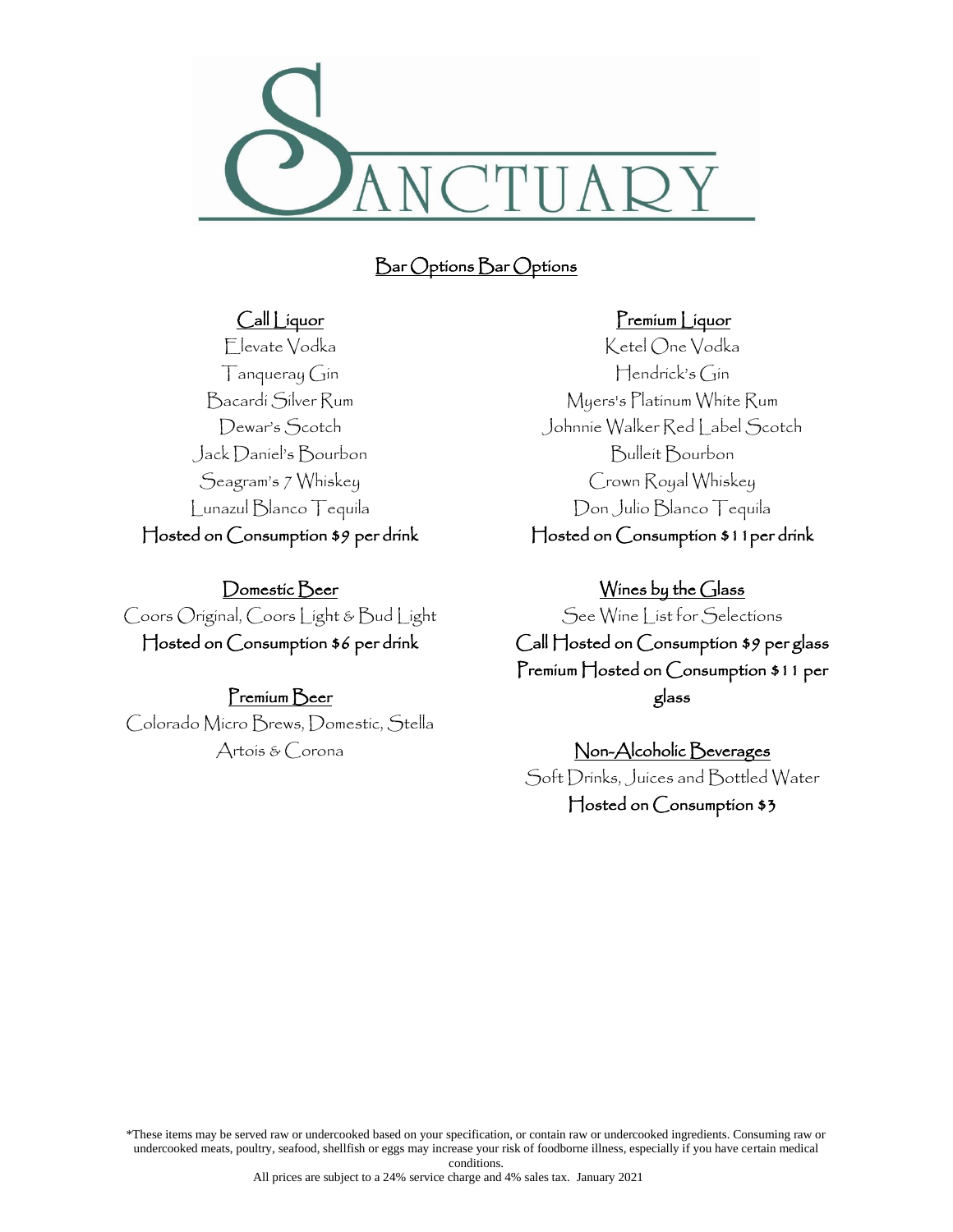

### Hosted Bar Packages Bar

Per Person charge for Unlimited Drinks Wine Service during Dinner is included with a 4 Hour Package Minimum

### Call Package

Call Liquors, Call Wine, Domestic & Premium Beer and Non-Alcoholic Beverages One Hour \$23 Two Hours \$28 Three Hours \$33 Four Hours \$38 Five Hours \$43 Six Hours \$48

Premium Package

Premium Liquors, Call & Premium Wines, Domestic & Premium Beers and Non-Alcoholic Beverages

> One Hour \$27 Two Hours \$33 Three Hours \$39 Four Hours \$44 Five Hours \$48 Six Hours \$57

\*These items may be served raw or undercooked based on your specification, or contain raw or undercooked ingredients. Consuming raw or undercooked meats, poultry, seafood, shellfish or eggs may increase your risk of foodborne illness, especially if you have certain medical conditions.